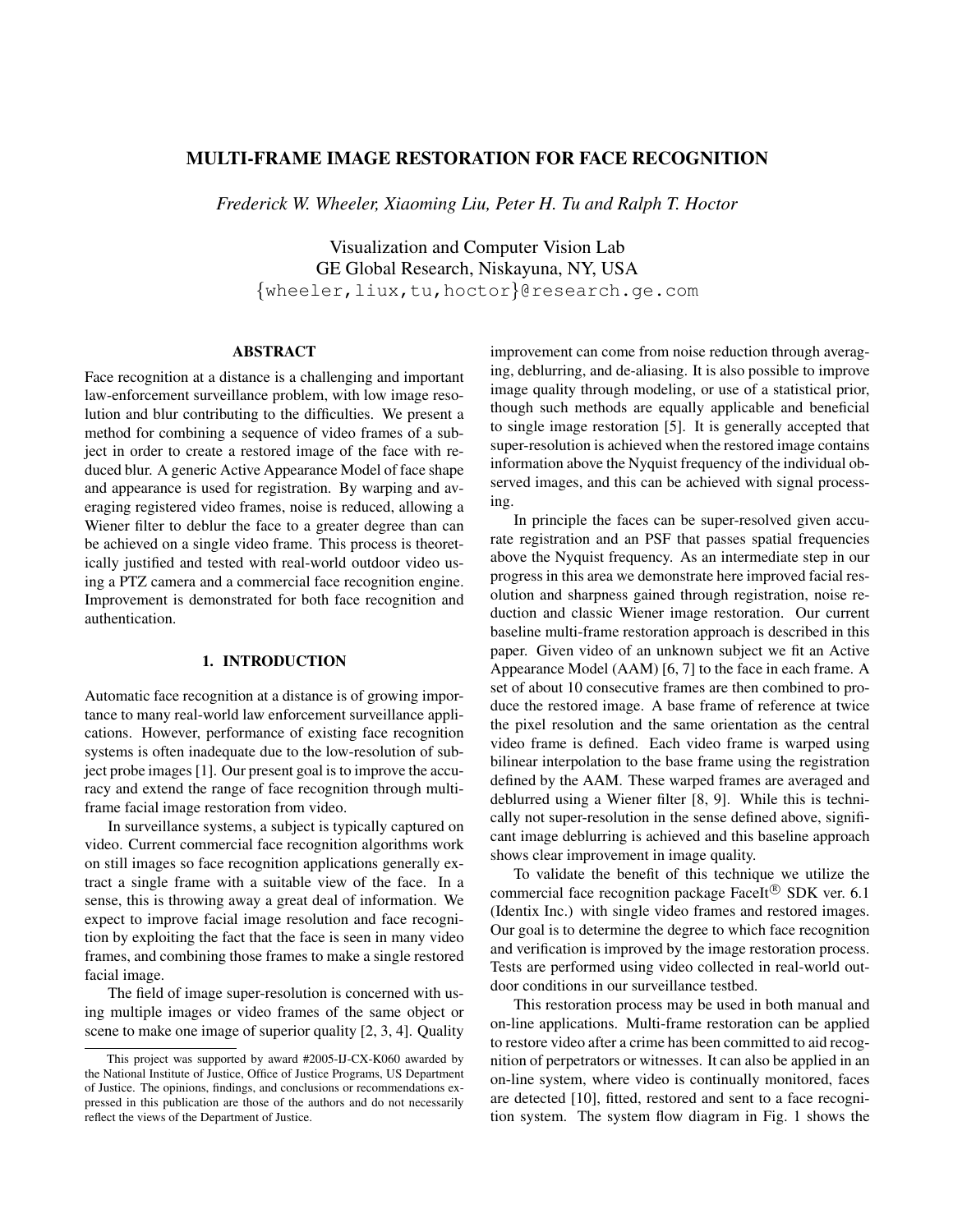

Fig. 1. Major components of a complete face recognition system using multi-frame restoration.

major components of an enhanced face recognition system making use of multi-frame restoration.

## 2. ACTIVE APPEARANCE MODEL

This section provides an overview of the relatively complex process of training and fitting an Active Appearance Model (AAM) for faces. For this image restoration application the AAM provides the frame-to-frame registration of the face area of each video frame.

The first step in multi-frame restoration is registration. In order to combine the frames, for a pair of frames we must know the mapping,  $x_2 = f(x_1)$ , that converts the first image coordinates,  $x_1 = (r_1, c_1)$ , of a real object or scene point to the second image coordinates,  $x_2 = (r_2, c_2)$ . In most applications, registration is heavily constrained. Typically the registration is parameterized as simple shifts in the X and Y direction, or as an affine transform or homography [11]. However, the registration may also be extremely general, such as with optical image flow [12]. In general it is best to select a parameterized registration function that can accurately model the actual frame-to-frame motion, with no additional freedom. With this in mind we use an Active Appearance Model for face registration.

An AAM applied to faces is a two-stage model of both facial shape and appearance designed to fit the faces of different persons at different orientations. The model has two parts, a shape model and an appearance model. The shape model describes the distribution of the 2D or 3D locations of a set of landmark points. Figure 2(a) shows the 33 feature points used here. The shape model is trained using a large set of images from the Notre Dame Biometrics database Collection D [13, 14] on which the feature point locations were found manually. Instead of allowing the feature points to be distributed arbitrarily, Principle Components Analysis (PCA) and the training data are used to reduce the dimensionality of the face shape space while capturing the major modes of variation across the training set population.

The AAM shape model includes a mean face shape that is the average of all face shapes in the training set and a set of eigenvectors. The mean face shape is the canonical shape and is used as the frame of reference for the AAM appearance model. Each training set image is warped to the canonical shape frame of reference. Now, all faces are presented as if they had the same shape. With shape variation now removed, the variation in appearance of the faces is modeled in this second stage, again using PCA to select a set of appearance eigenvectors for dimensionality reduction.

The complete trained AAM can produce face images that continually vary over appearance and shape. For our purposes, the AAM is used to lock on to a new face as it appears in a video frame. This is accomplished by solving for the face shape and appearance parameters (eigenvector coefficients) such that the model-generated face matches the face in the video frame using the Simultaneous Inverse Compositional (SIC) algorithm [7]. While both shape parameters and appearance parameters need to be estimated to fit the model to a new face in a frame, only the resulting shape parameters are used for registration.

While this section gives a brief overview of the general application of an AAM to facial images, the AAM used in this work [15] has two significant additional features. It is multiresolution so the AAM native resolution is more appropriate for the video frame resolution. Also, the model is iteratively refined during training, significantly reducing fitting time and making fitting more robust to initialization. Figure 3 shows an example of AAM fitting results for video frames.

The AAM provides the registration needed to align the face across the video frames. The AAM is fit to the face in each video frame. The shape model portion of the AAM then defines 33 landmark positions in each frame. These landmark positions are the vertices of a set 49 triangles over the face as seen in Fig. 2(a). The registration of the face region between any two frames is a piecewise affine transformation, with an affine transformation in each triangle defined by the corresponding triangle vertices.

### 3. WIENER FILTERING

In this section we provide a basic overview of Wiener filtering and how the multi-frame restoration method will increase the level of deblurring achieved by a Wiener filter.

Our model for video frames is that a perfect continuous image of the scene is convolved with a Point Spread Function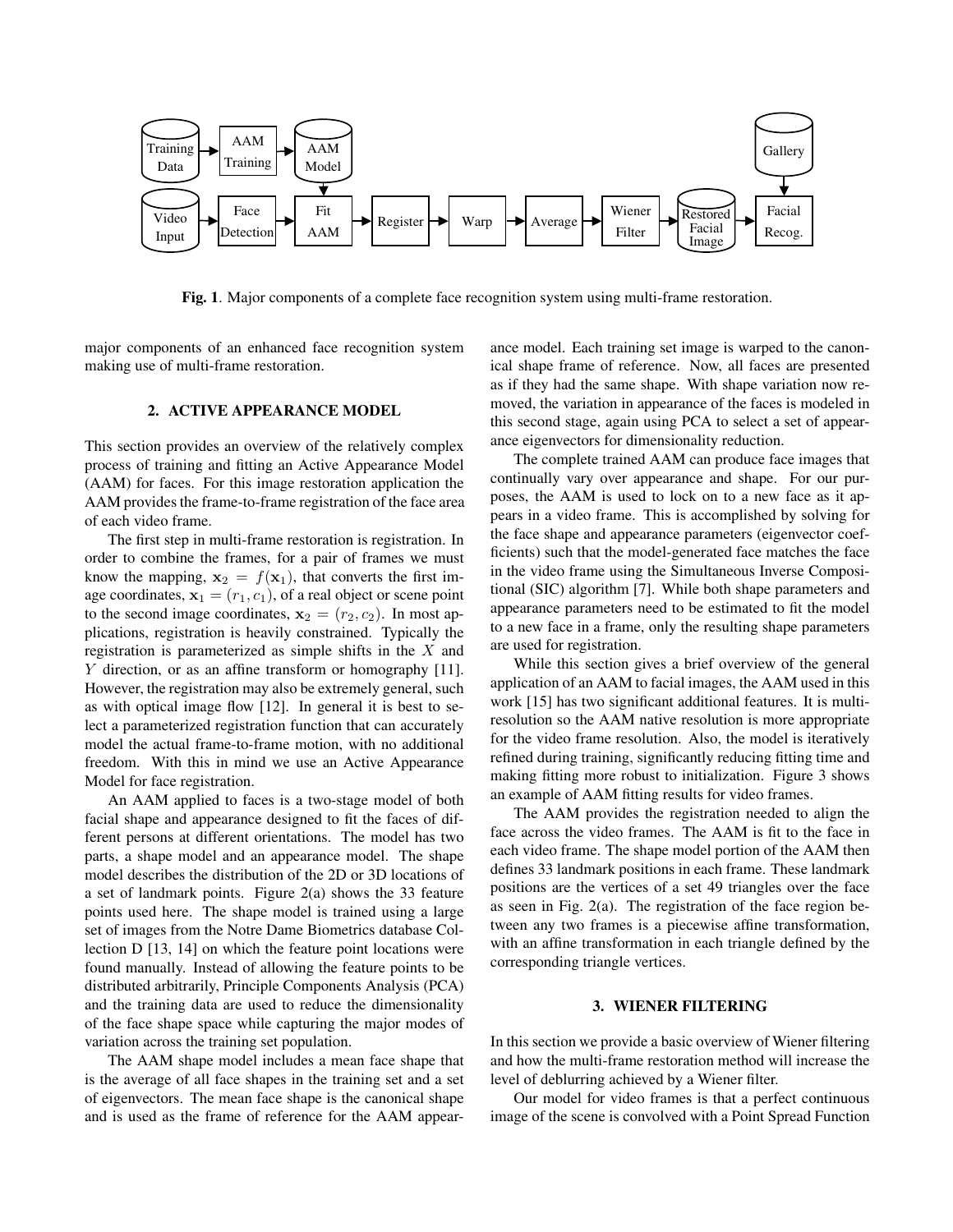

Fig. 2. (a) Face from video with 33 AAM landmarks; (b) additional border landmarks; (c) blending mask.



Fig. 3. Faces from 8 consecutive video frames and the fitted AAM shape model.

(PSF), sampled on an image grid, corrupted by additive white Gaussian noise, and quantized. The PSF is responsible for the blur and it is our desire to reduce this blur. The additive noise will be the limiting factor in our ability to do this. As is typically done, we assume that the dominant source of noise is CCD electronic noise, and that the noise is i.i.d. additive Gaussian, and thus has a flat spectrum. With all image signals represented in the spatial frequency domain, if the transform of the original image is  $I(\omega_1, \omega_2)$ , the Optical Transfer Function (OTF, the Fourier Transform of the PSF) is  $H(\omega_1, \omega_2)$ and the additive Gaussian noise signal is  $N(\omega_1, \omega_2)$ , then the observed video frame is,

$$
G(\omega_1, \omega_2) = H(\omega_1, \omega_2)I(\omega_1, \omega_2) + \tilde{N}(\omega_1, \omega_2)
$$
 (1)

The Wiener filter is a classic method for single image deblurring [8, 9], providing the Minimum Mean Squared Error (MMSE) estimate of  $I(\omega_1, \omega_2)$ , the non-blurred image given a noisy blurred observation,  $G(\omega_1, \omega_2)$ . With no assumption made about the unknown image signal, the Wiener filter is,

$$
\hat{I}(\omega_1, \omega_2) = \frac{H^*(\omega_1, \omega_2)}{|H(\omega_1, \omega_2)|^2 + K} G(\omega_1, \omega_2)
$$
 (2)

where  $H^*(\omega_1, \omega_2)$  is the complex conjugate of  $H(\omega_1, \omega_2)$ . If parameter  $K$  is the noise to signal power ratio then we have the MMSE Wiener filter. In practice  $K$  is adjusted to balance noise amplification and sharpening. If  $K$  is too large the image will not have high spatial frequencies restored to the full extent possible. If  $K$  is too small the restored image will be corrupted by amplified high spatial frequency noise. As K goes to zero, and assuming  $H(\omega_1, \omega_2) > 0$ , the Wiener filter approaches the ideal inverse filter,

$$
\hat{I}(\omega_1, \omega_2) = \frac{1}{H(\omega_1, \omega_2)} G(\omega_1, \omega_2)
$$
\n(3)

The inverse filter greatly amplifies high-frequency noise and is generally not a well conditioned operation.

The effect of the Wiener filter on a blurred noisy image is to pass spatial frequencies that *are not* attenuated by the PSF and have a high SNR; to amplify spatial frequencies that *are* attenuated by the PSF and have a high SNR; and to attenuate spatial frequencies that have a low SNR. This is seen in 1-D in Fig. 4 for the case of a Gaussian shaped PSF and several values for K. In Fig. 4(a) is the spatial domain PSF with  $\sigma = 2$ . For a Gaussian shaped PSF, the OTF is Gaussian shaped as well, shown in Fig. 4(b) with the frequency variable  $\omega$  normalized so that with spatial domain sampling at the integers, the Nyquist frequency is 0.5. The ideal inverse of the OTF in Fig. 4(c) would amplify high-frequency noise an extreme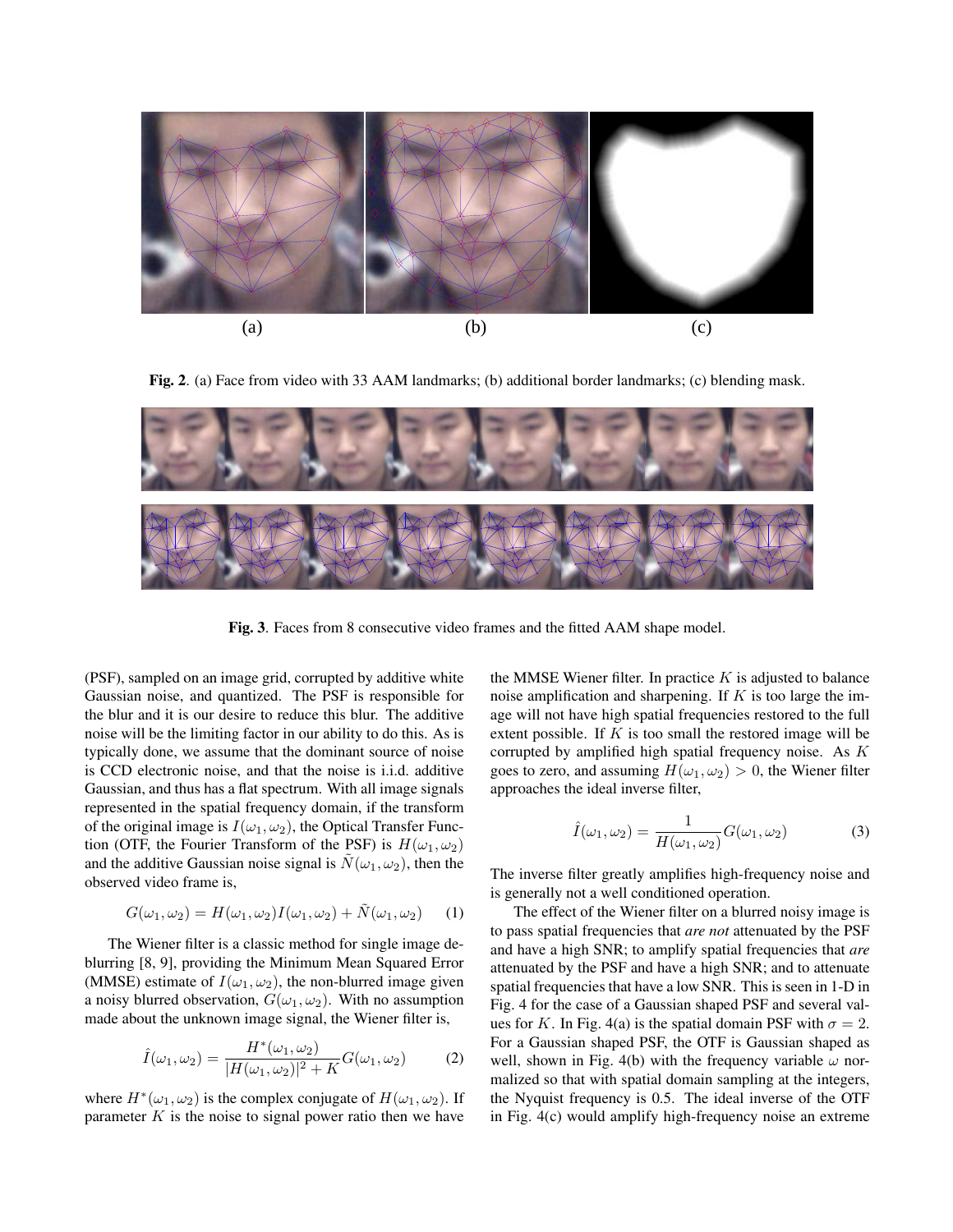

Fig. 4. (a) spatial domain Gaussian PSF  $(h(x))$ ; (b) corresponding frequency domain OTF  $(H(\omega))$ ; (c) unrealizable inverse of OTF  $(1/H(\omega))$ ; (d) Wiener filter for  $K = 0.5, 0.2, 0.1, 0.05$   $(H^*(\omega)/(|H(\omega)|^2 + K))$ ; (e) total response for each Wiener filter  $(|H(\omega)|^2/(|H(\omega)|^2 + K)).$ 

amount. Figure 4(d) shows the Wiener filter for several values of K. Notice how when K is reduced (less image noise) the higher spatial frequencies are more amplified. Figure 4(e) shows the product of the OTF and the Wiener filter. This represents the total system response. As  $K$  is reduced higher spatial frequencies are more strongly restored by the Wiener filter. For sufficiently low  $K$ , the total response passband in Fig. 4(e) is wider than the OTF in Fig. 4(b) so the restored image will have greater apparent resolution and sharpness than the observed image.

This example shows how reducing image noise allows a Wiener filter to restore high-spatial frequencies to a greater degree, improving resolution and sharpness. In the following section, the multi-frame method for reducing image noise is described.

## 4. MULTI-FRAME RESTORATION

Our baseline multi-frame restoration algorithm works by averaging the aligned face region of N consecutive video frames and applying a Wiener filter [8, 9] to the result. The frame averaging reduces additive image noise and the Wiener filter deblurs the effect of the PSF. The Wiener filter applied to the time averaged frame is able to reproduce the image at high spatial frequencies that were attenuated by the PSF more accurately than a Wiener filter applied to a single video frame. Reproducing the high spatial frequencies more accurately means the restored image will have higher effective resolution and more detail. The reason is that the image noise at these high spatial frequencies was reduced through the averaging process. Just as averaging N independent measurements of a value, each measurement corrupted by zero-mean additive Gaussian noise with variance  $\sigma^2$  gives an estimate of that value that has a variance of  $\sigma^2/N$ , averaging N registered and warped images reduces the additive noise variance, and the appropriate value of  $K$  by a factor of  $1/N$ .

The AAM provides registration only for the portion of the face within the triangles. If only this region is used, the registered frame mean will have a border that is at the edge of the face. This sharp discontinuity will result in strong rippling

edge effects after deblurring. To mitigate this we extrapolate the registration by adding to the set of face landmarks to define an extended border region. The 30 new landmarks are simply positioned some fixed distance out from the estimated face edges, and form 45 new triangles at the border, seen in Fig. 2(b). Registration will not be accurate in this border region, however, we have found it to be sufficient to eliminate restoration filter artifacts caused by the discontinuity.

For the set of N video frames, a new *base* frame of reference is created by selecting the middle video frame and doubling its pixel resolution. Each video frame is then warped to the *base* frame of reference. The registration function is piecewise affine, and bilinear interpolation is used. This aligns the face in each video frame. The aligned faces frames are then averaged to make a mean frame.

To deblur, a Wiener filter is applied to the aligned face mean frame. For most installed surveillance cameras it is difficult to determine the true PSF, so we assume a Gaussian shaped PSF with hand selected width,  $\sigma$ , and image noise to signal power ratio,  $K$ . For an on-line or repeatedly used system this would need to be done only once. Frame averaging allows reduction of parameter  $K$  by a factor of  $1/N$  and thus further amplification of high spatial frequencies. Wiener filtering is performed in the frequency domain using the FFT. All other operations, registration, warping, and averaging, are performed in the spatial domain.

A sample restoration result appears in Fig. 5. This figure shows (a) the face from an original video frame, (b) that single frame restored with a Wiener filter with  $K = 0.1$  (the best result found by hand), (c) the result of multi-frame enhancement using  $N = 8$  consecutive frames using low-noise assumption  $K = 0.01$  (the best result found by hand) and (d) the same single frame restored using the incorrect low-noise assumption  $K = 0.01$ . With multi-frame enhancement, we restore higher spatial frequencies because  $K$  is lower in (c). When that same low value for  $K$  is used to attempt to restore high spatial frequencies in a single frame in (d), the result is poor and shows significant artifacts because the single frame has more noise. The restored image in (c) is sharper and more detailed than the original frame and the Wiener filtered origi-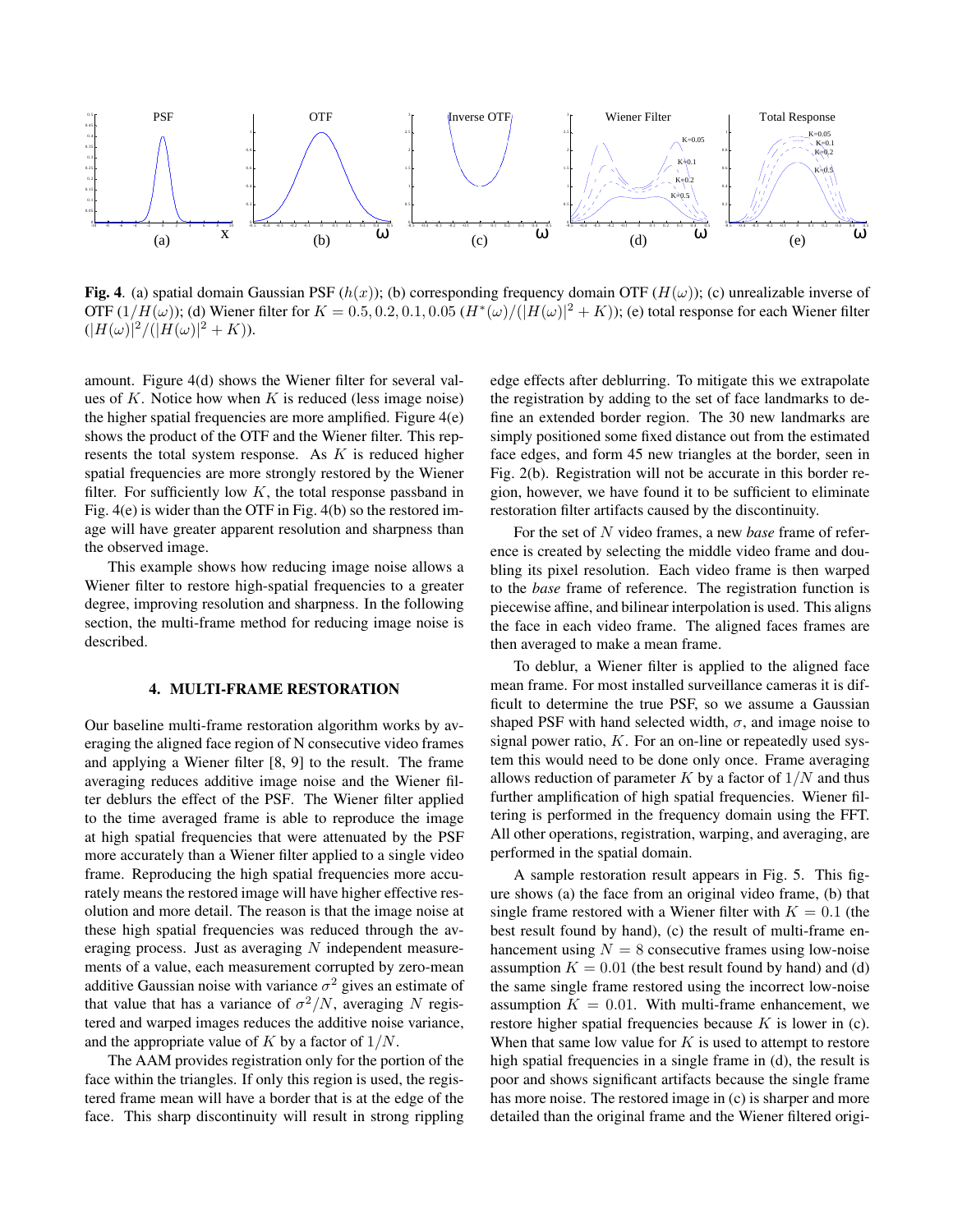

Fig. 5. (a) Original video frame; (b) Wiener filtered single video frame  $(K = 0.1)$ ; (c) Multi-frame restoration result  $(K = 1.1)$ 0.01); (d) Wiener filtered single video frame incorrectly using the same value of  $K$  as was used for the multi-frame restoration result ( $K = 0.01$ ).

nal frame.

## 5. BLENDING

Outside of the face region modeled by the AAM, frame-toframe registration is not determined. The multi-frame restoration technique improves the quality of the face region, but not the other regions of the image. To make a more pleasing final result, the restored face image,  $I$ , is blended with a *fill* image,  $I_f$ . The *fill* image is the single middle unrestored video frame upsampled to match the pixel resolution of the restored image. The *fill* image is the source of the *base* frame of reference so it lines up perfectly with the restored face image.

A mask M is defined in the *base* frame that has value 1 inside the face region and fades to zero outside of that region linearly with distance to the face region. This mask is used to blend the restored image with the  $\text{full image}$ ,  $I_f$  using,

$$
I(r,c) = M(r,c)\hat{I}(r,c) + (1 - M(r,c))I_f(r,c)
$$
 (4)

Figure 2(c) shows an example of the mask image. The result in Fig. 5(c) has been blended using this procedure.

The result after blending is an image with improved facial resolution and a background that is at the original frame resolution, but is not distracting to a viewer and appears more natural to automatic face recognition algorithms.

## 6. EXPERIMENTAL RESULTS AND CONCLUSIONS

To validate the restoration algorithm we have collected outdoor video of 3 test subjects using a GE CyberDome<sup>®</sup> PTZ camera. The PTZ camera was zoomed at intervals to capture video at different face resolutions, measured as eye distance in pixels. A 700 person gallery was created with 3 good quality images of the test subjects and the "FA" image of the first 697 subjects in the FERET database [16]. From



Fig. 7. ROC performance for authentication with a watch-list improved with enhancement. Arrows indicate performance improvement due to multi-frame restoration.

the test video sequences we extracted original frames and created multi-frame restored facial images from the surrounding set of  $N = 10$  frames. Figure 6 shows the rank 1–5 recognition counts and rates for the original frames and enhanced images. The results are grouped by face resolution and also combined. We see a noticeable trend of improvement, especially for small original face resolutions. Even this straightforward multi-frame restoration process benefits recognition under these difficult conditions.

The original and enhanced face images were also tested in verification mode against the 700 person gallery used as a watch-list. Figure 7 shows the False Recognition Rate (FRR) vs. False Alarm Rate (FAR) operational performance for eye distances of 37 and 29 pixels in the original video, where we